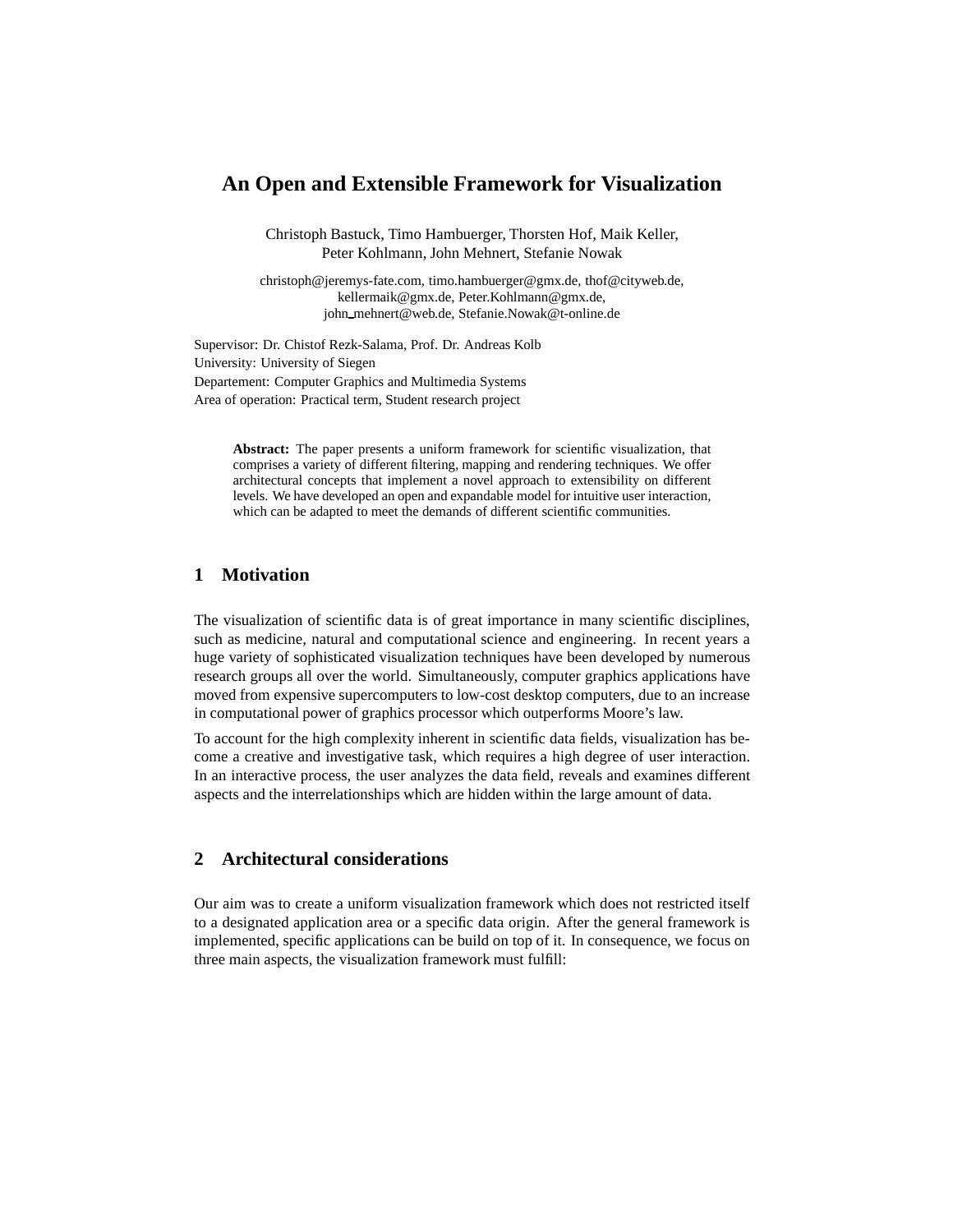- 1. Open architectural design with easily expandable functional range
- 2. Extensibility to arbitrary multidimensional and multivariate data
- 3. Intuitive usability for non-expert users

The task of creating images from abstract data fields can be described using several levels of abstraction. On the highest level, the process of image generation is considered a threetier approach, frequently quoted as the *visualization pipeline*.

The first tier is a *preprocessing* step, where filters are applied that manipulate the data. In the second tier, the *mapping* step, the output of the preceding step is mapped to geometric shapes and visual attributes. In the third tier, the *rendering* step, images are created as the result of the visualization.

The first step contains several pipeline elements which can be arranged in a *chain*. The user must have full control over the configuration chain at runtime. Simultaneously, the system must assure consistency among its elements. Additionally, the architecture allows the user to implement new elements such as filters and converters. The same idea was applied in the second tier. The user can write his own mapping procedures, which extends the functional range of the framework. In order to meet all the requirements of current and future applications, the framework has to support multidimensional datasets (e.g. 2D and 3D) with store multiple data fields (e.g scalar, vector or multivariate data) that are discretized on a common grid (e.g. uniform, curvilinear or unstructured).

As a result of the open architecture, arbitrary visualization tasks can be achieved with respect to usability. The configuration of the visualization pipeline is decisive for the results of the visualization process. Hence, its graphical representation is the interface for user interaction, element insertion and deletion as well as configuration of individual elements. Its handling should be intuitive and mostly independent of the user's previous knowledge. Therefore, it is important to provide sufficient abstraction from the pure technical view of the pipeline [BKM91]. In addition to the flexible pipeline configuration, a multi-view concept allows the user to choose at runtime from a set of possible views onto the pipeline. This set can be expanded by implementing custom views. As a result, we can adapt the usability to different approaches of user interaction.

### **3 Implementation**

We used the concepts of object oriented programming to achieve openness. Abstract base classes and polymorphism are used to define basic interfaces, that allow the framework to be extended at any time. An abstract class is built for all pipeline elements that includes basic pipeline functionality, a runtime type recognition system and functionality concerning data flow and data manipulation. Especially efficient operations for execution of linear filters and an effective mechanism for allocation and deallocation of system memory, during traversal of the pipeline are implemented. An abstract base class for data conversion extends the set of pipeline elements. Converters change the type of data by executing a characteristic function. As an example, we implemented 3D line integral convolution [RSHTE99] as a converter that generates a 3D scalar field out of a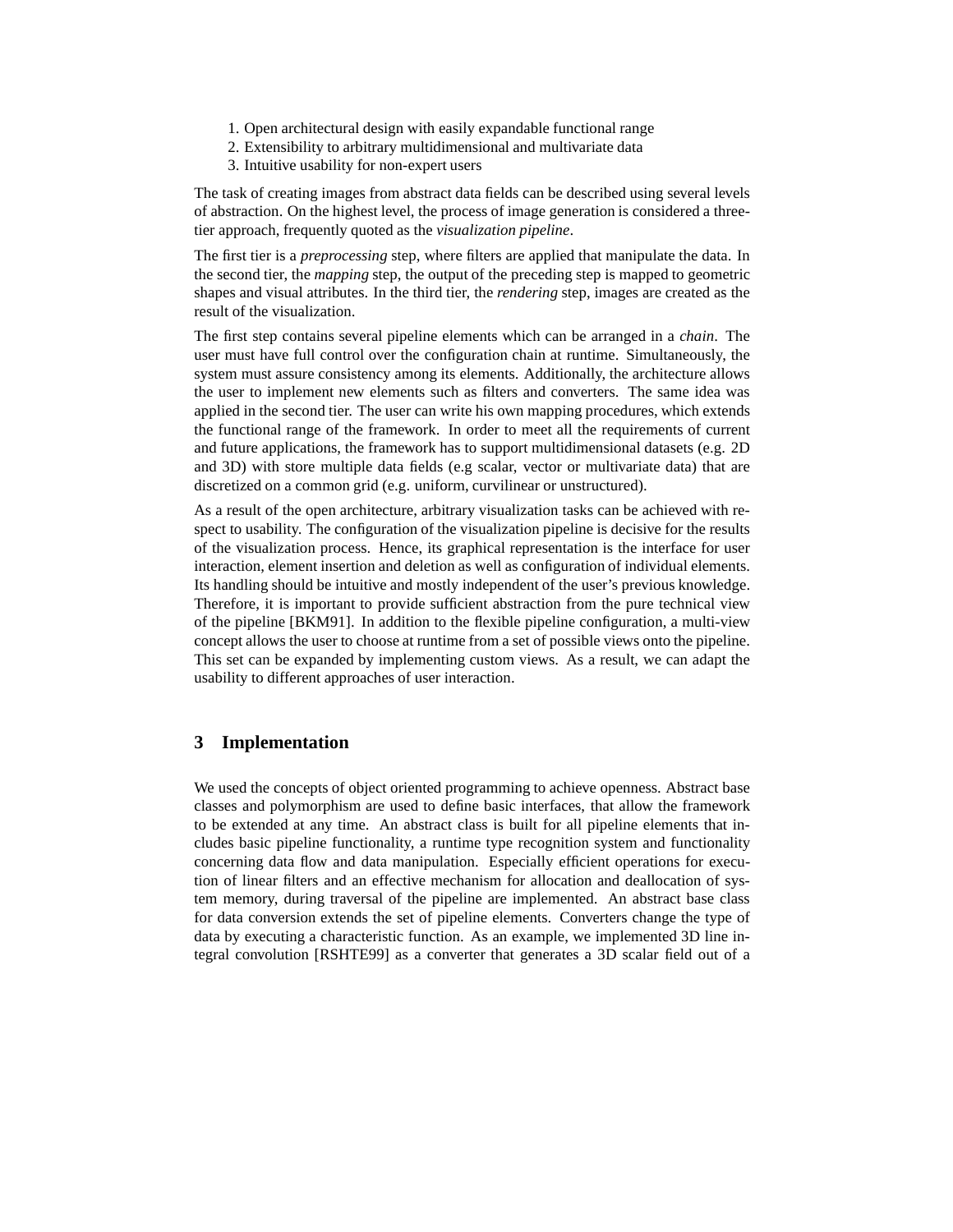3D vector field. Currently implemented mapping procedures comprise particle traces, 2D and 3D line integral convolution [CL93], stream surfaces and ribbons for vector field visualization [PVH+02] as well as texture based volume rendering [RS02] and *Marching Cubes* [LC87] for 3D scalar fields, only to mention a few.

We decided to implement manager classes, which assure compatibility among pipeline elements with respect to data type and the output of the preceding unit. Factory classes are used to achieve an open set of pipeline elements and mapping procedures, for an extensible framework that supports new pipeline elements and mapping procedures. To manage the variety of different data, we developed separate abstract classes for the grid and the variables, which provide base functionality and define a programming interface. Factory classes are used for instantiation. Since *multivariate* datasets can have multiple values at each grid point, we decided to create an (optionally compressed) archive that contains a raw data file for each variable. The grid structure is stored in a separate file. For type information, we added a meta file that holds information of the data using XML. The file format can be extended for future needs.

Since visualization requires creative and investigative skills, we designed the *TreeView*,



Figure 1: Example of the visualization framework: Main window with CT angiography of the human brain visualized by direct volume rendering, tree view *(upper right)* and the selection filter for volumetric data *(lower right)*